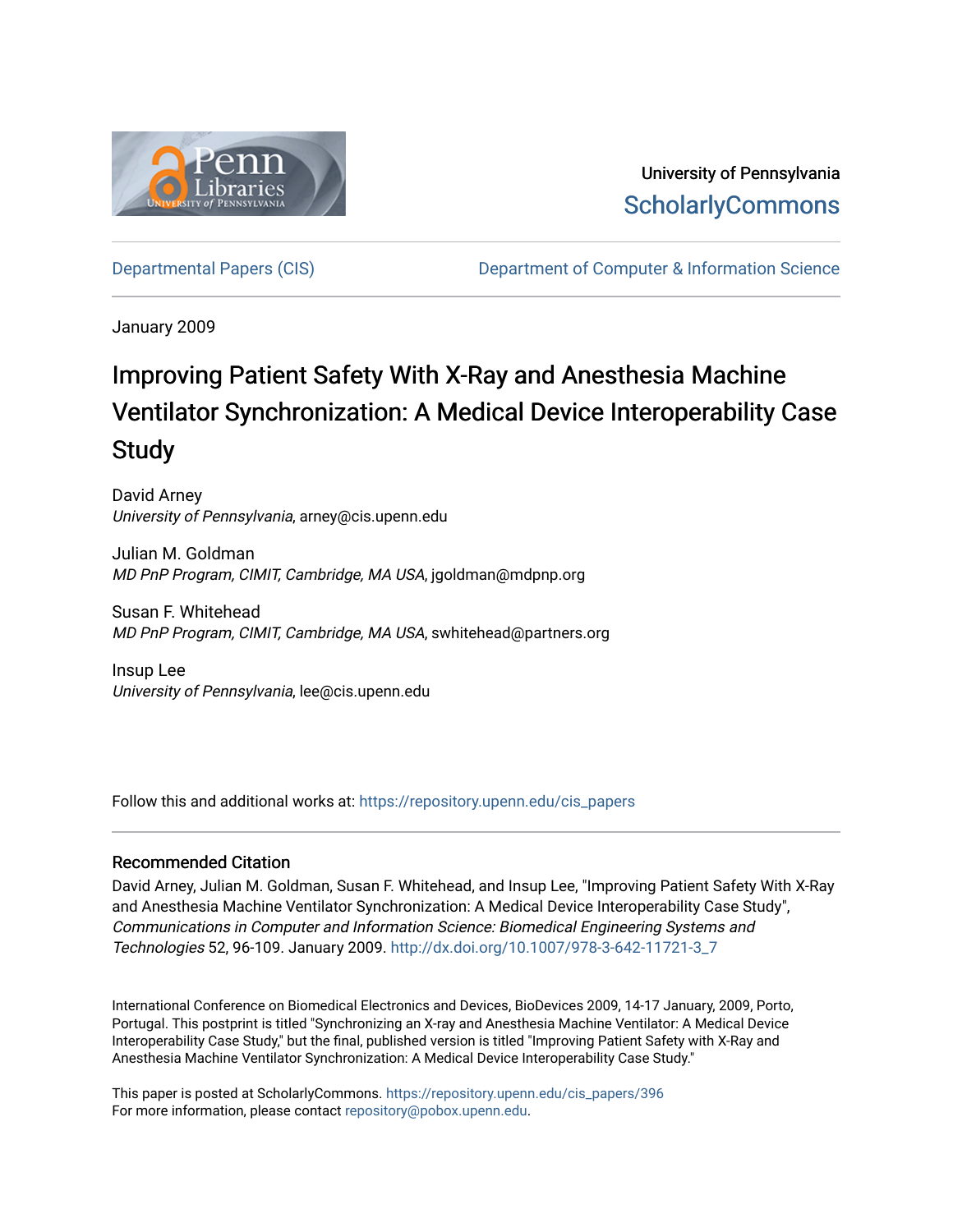## Improving Patient Safety With X-Ray and Anesthesia Machine Ventilator Synchronization: A Medical Device Interoperability Case Study

## Abstract

When a x-ray image is needed during surgery, clinicians may stop the anesthesia machine ventilator while the exposure is made. If the ventilator is not restarted promptly, the patient may experience severe complications. This paper explores the interconnection of a ventilator and simulated x-ray into a prototype plug-and-play medical device system. This work assists ongoing interoperability framework development standards efforts to develop functional and non-functional requirements and illustrates the potential patient safety benefits of interoperable medical device systems by implementing a solution to a clinical use case requiring interoperability.

## Keywords

MDPnP interoperability plug-and-play interoperable interconnected medical devices x-ray ventilator formal methods verification model checking apnea patient safety

## **Comments**

International Conference on Biomedical Electronics and Devices, BioDevices 2009, 14-17 January, 2009, Porto, Portugal. This postprint is titled "Synchronizing an X-ray and Anesthesia Machine Ventilator: A Medical Device Interoperability Case Study," but the final, published version is titled "Improving Patient Safety with X-Ray and Anesthesia Machine Ventilator Synchronization: A Medical Device Interoperability Case Study."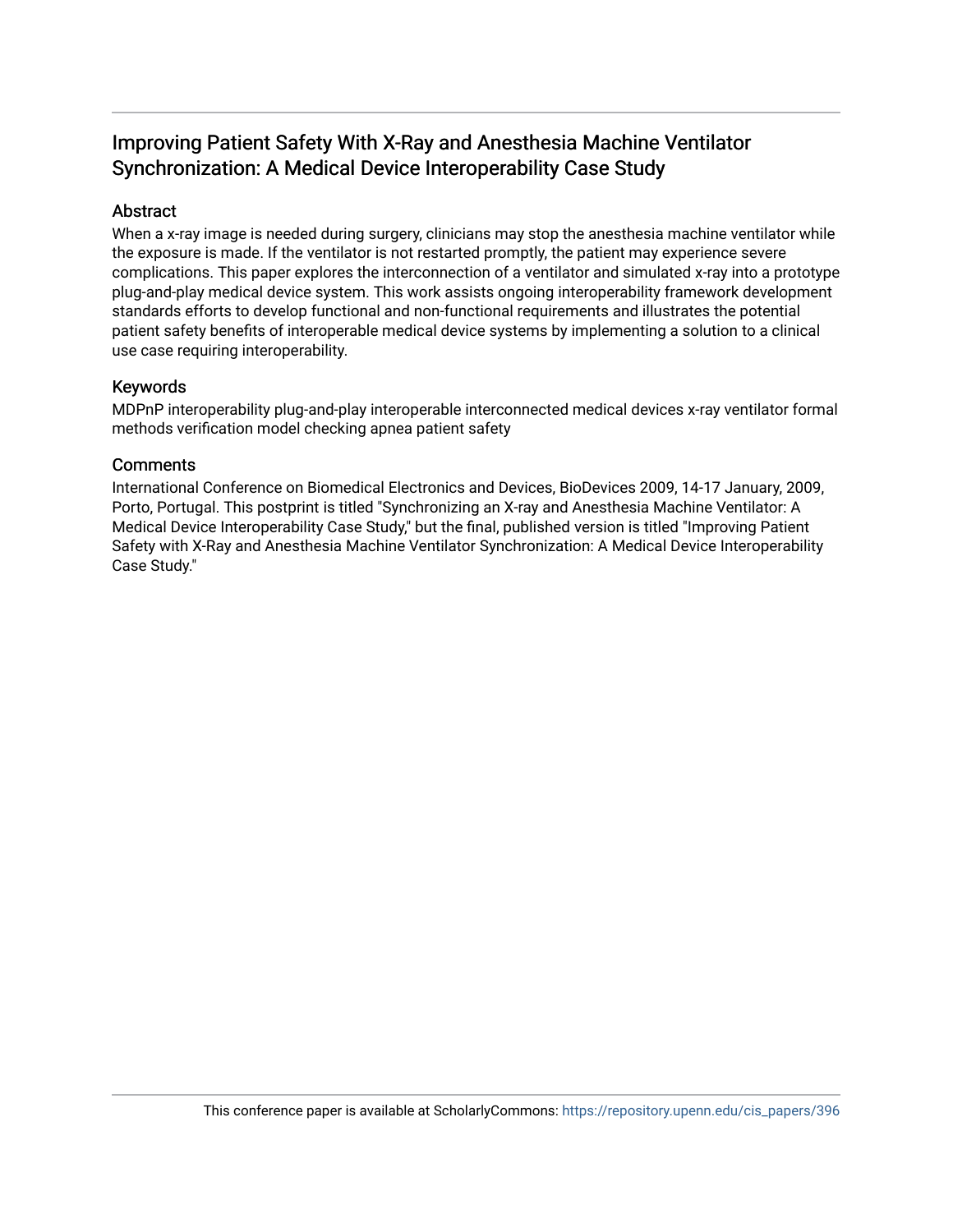## **Synchronizing an x-ray and anesthesia machine ventilator: a medical device interoperability case study**<sup>∗</sup>

David Arney<sup>†</sup>, Julian M. Goldman<sup>‡</sup>, Susan F. Whitehead<sup>‡</sup>, Insup Lee<sup>†</sup>

† *University of Pennsylvania, Philadelphia, PA USA arney@cis.upenn.edu, lee@cis.upenn.edu.edu*

‡ *MD PnP Program, CIMIT, Cambridge, MA USA jgoldman@mdpnp.org, swhitehead@partners.org*

- Keywords: MDPnP interoperability plug-and-play interoperable interconnected medical devices x-ray ventilator formal methods verification model checking apnea patient safety
- Abstract: When a x-ray image is needed during surgery, clinicians may stop the anesthesia machine ventilator while the exposure is made. If the ventilator is not restarted promptly, the patient may experience severe complications. This paper explores the interconnection of a ventilator and simulated x-ray into a prototype plug-and-play medical device system. This work assists ongoing interoperability framework development standards efforts to develop functional and non-functional requirements and illustrates the potential patient safety benefits of interoperable medical device systems by implementing a solution to a clinical use case requiring interoperability.

### **1 Introduction**

Medical devices are a key element in the modern health care environment. They assist medical staff by automatically measuring physiologic parameters such as blood pressure, oxygen level, and heart rate, or actively influence these parameters by means of infusion pumps for analgesia and insulin or ventilators for breathing support. Almost all modern medical care rely on electronic medical devices.

Despite the pervasive use of medical devices throughout modern health care, most devices work on their own and in isolation. In contrast, interoperable devices would allow connections for sharing patient data, device status, and enabling external control, even between devices from different manufacturers. Such interoperability would lead to clear benefits for the care provider and the patient such as more accurate assessment of the patient's health and errorresilient systems through safety interlocks, closedloop control, and automatic hot swappable backups.

To realize these benefits, the MD PnP program at the Center for Integration of Medicine & Innovative Technology at the Massachusetts General Hospital (CIMIT.org) has been developing techniques and standards to facilitate medical device interoperability via MD PnP (Medical Device Plug-and-Play), similar to the plug-and-play of PC devices.

This paper describes a prototype MD PnP case study that was conducted for two purposes: (1) for the MD PnP program to extrapolate functional and non-functional requirements for the interoperability standards in progress, and more importantly, (2) to develop a demo interoperable medical device system which would illustrate the benefits of the work by implementing a solution to a clinical use case requiring interoperability.

The rest of the paper is organized as follows. Section 2 describes the clinical use case which motivated this case study. Our problem statement and challenges are in Section 3. Section 4 describes the details of our system implementation, and Section 5 tells how we modeled and verified the system and generated code from the model. Finally, our conclusions are in Section 6.

<sup>∗</sup>This research was supported in part by NSF CNS-0509327, NSF-CNS-0610297, NSF CNS-0720703, and NSF CNS-0834524.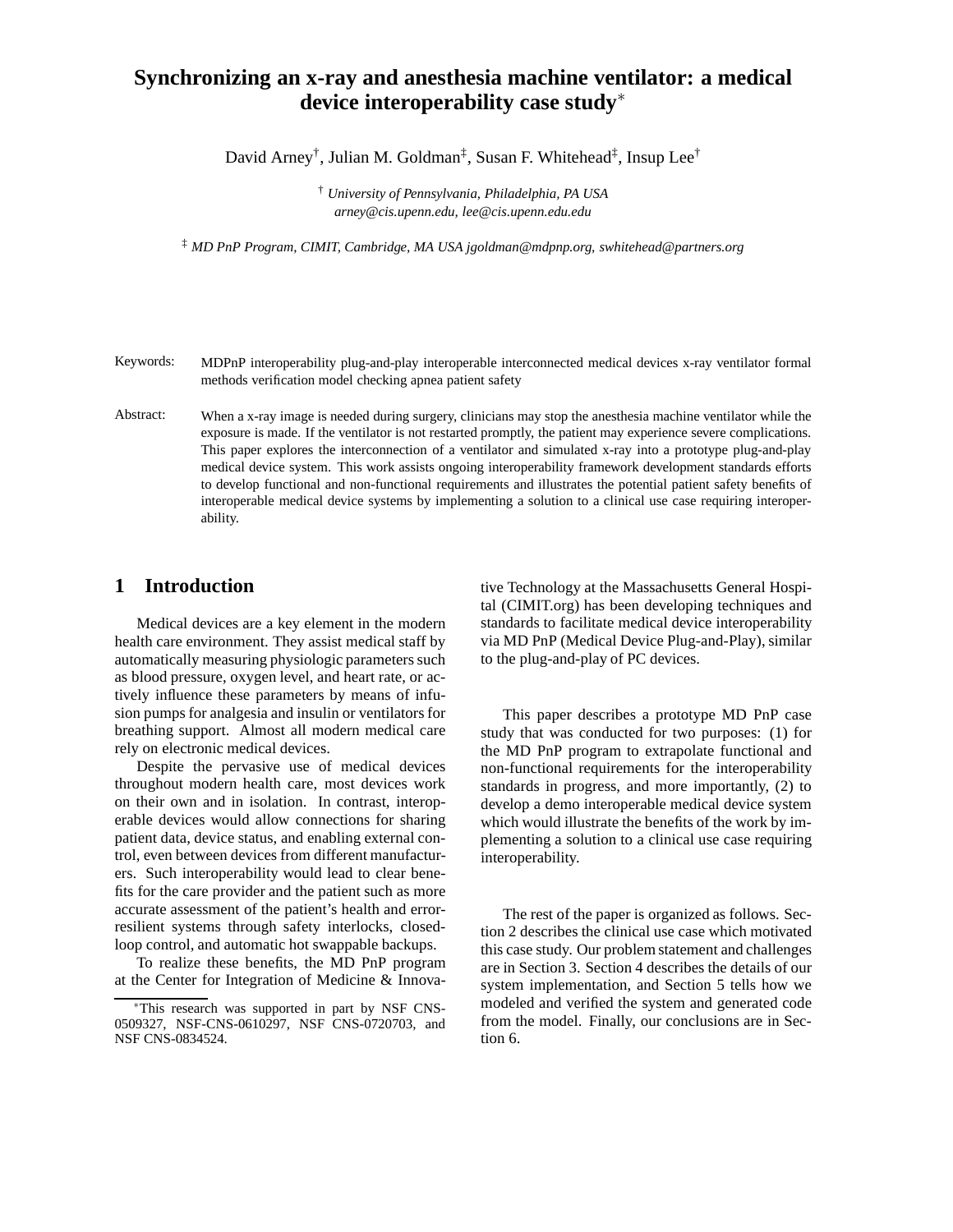## **2 Clinical Use Case**

This project was driven by a specific clinical use case. This use case was documented by the Anesthesia Patient Safety Foundation to illustrate a potential safety problem with the way x-ray images are usually taken during surgery.

A 32-year-old woman had a laparoscopic cholecystectomy [gall bladder removal] performed under general anesthesia. At the surgeons request, a plane film x-ray was shot during a cholangiogram [bile duct image]. The anesthesiologist stopped the ventilator for the film. The x-ray technician was unable to remove the film because of its position beneath the table. The anesthesiologist attempted to help her, but found it difficult because the gears on the table had jammed. Finally, the x-ray was removed, and the surgical procedure recommenced. At some point, the anesthesiologist glanced at the EKG and noticed severe bradycardia. He realized he had never restarted the ventilator. This patient ultimately expired. (Lofsky, 2004)

It is common practice to stop the anesthesia machine ventilator for a short time during surgery when this type of x-ray is performed. This ensures that the patient's chest and abdomen are not moving when the exposure is made, thus providing a sharper image. This does not harm the patient provided that the ventilator is restarted promptly. Difficulties arise only if the ventilator is not restarted for some reason. This kind of problem can be mitigated by using interconnected devices. If the anesthesia machine ventilator can synchronize with the x-ray, then it is no longer necessary to manually stop the ventilator to make the exposure.

Synchronization between a camera and external devices like a flash is not new. Typically, the camera sends a trigger signal to the flash at the right time. Similarly, the ventilator could synchronize with the x-ray machine. Since ventilators are not built to send synchronized signals to x-ray machines, we designed our system to have a third device which sits between the ventilator and x-ray, reads status messages from the ventilator, and makes the decision about when to trigger the x-ray. This third component is called the supervisor and is described in detail in Section 4. Systems which synchronize x-rays and ventilators have been built in the past, see for instance (Langevin et al., 1999), but these systems must be built one at a time for specific devices and are limited to experimental use. Ventilators and x-ray machines are manufactured by many companies. Cross-manufacturer interoperability would allow synchronized systems to be built from any combination of devices that support the functionality. The aim of the MD PnP program is to develop techniques and standards that facilitate medical device interoperability in order to allow such systems to be easily assembled and used clinically.

### **3 Problem statement and challenges**

Our goal was to explore the safety and engineering issues involved in building a system that would allow the x-ray machine to take a clear image of the patient without the need to turn off the ventilator. Furthermore, we wanted to build a system which would illustrate the benefits of interoperability in the medical domain. Interoperable medical devices are devices which are capable of connecting to each other to share data or to allow external control. Such devices must have an external interface, and the design of these interfaces is the subject of several ongoing standards processes such as ISO/IEC 11073, Health Level 7 (HL7), and others. The use case we addressed specifically requires interoperability supporting external control. The implementation we developed is not intended to be used clinically. This project is essentially a research platform for understanding the core issues with interfacing these devices in this particular use case.

Most medical devices currently manufactured are not designed to be interoperable. The challenges we faced in building this system are generally faced by anyone trying to connect medical devices and are a major reason such interconnection is not more common. Medical devices generally have proprietary interfaces which are only documented in technical manuals or other material not openly available. We were fortunate to have the cooperation of Dräger, the manufacturer of the ventilator we used. The interface of the ventilator was designed to be used for diagnosis of machine faults and to send data to the electronic medical record, not as a source of real-time status information. Thus, it runs at a relatively slow rate, and the low maximum sample rate (5 - 10 samples per second) was the limiting factor in designing our control algorithm.

A further challenge in interconnecting medical systems is proving the safety of the resultant system. Safety is defined as freedom from unnecessary risk, where risks are unmitigated hazards. FDA provides guidance on risk minimization for medical devices. (U.S. Department of Health and Human Services, Food and Drug Administration, Center for Drug Evaluation and Research (CDER), Center for Biologics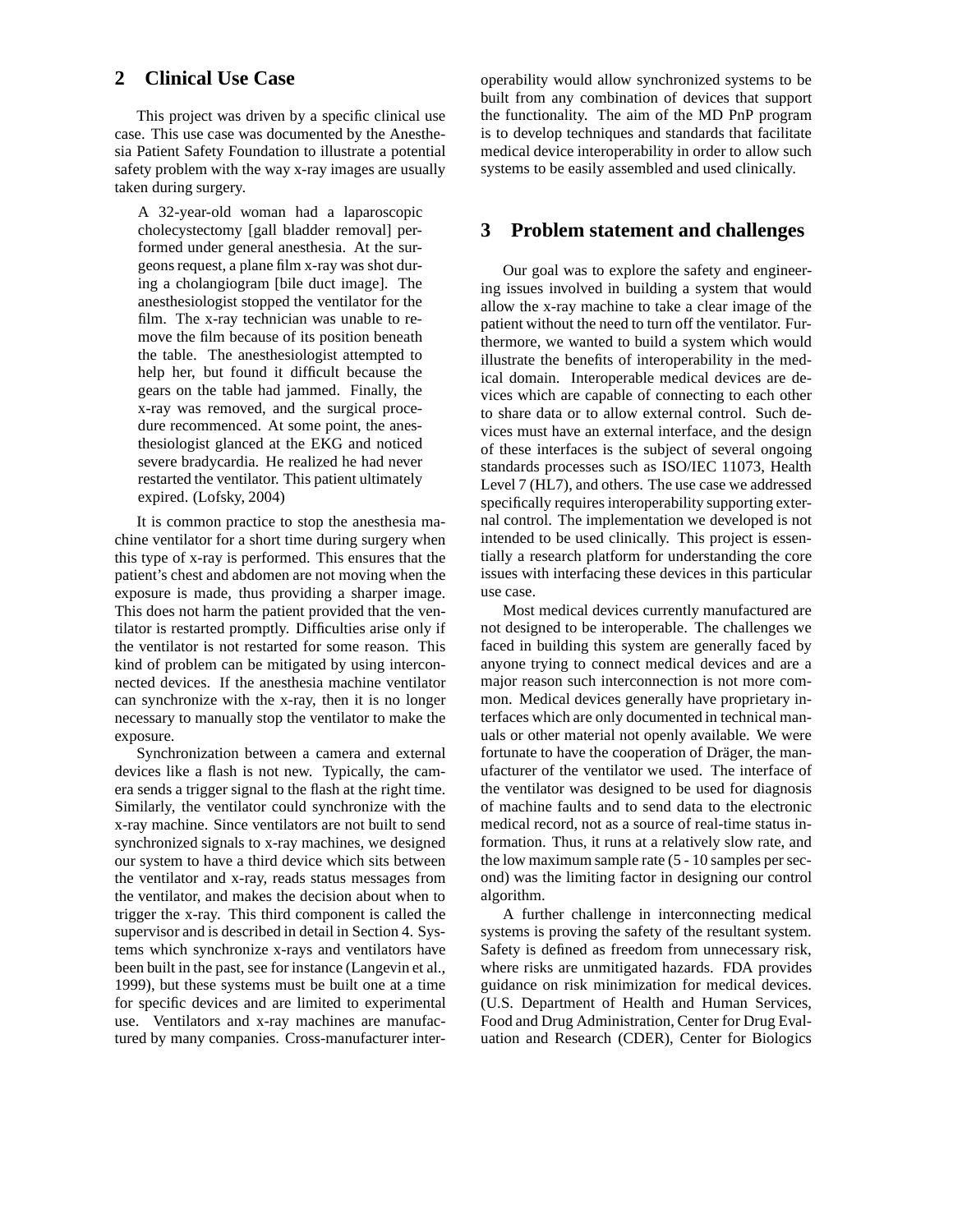Evaluation and Research (CBER), 2005) The risk assessment process starts with a hazards analysis or failure modes and effects analysis (FMEA). These documents gather potential hazards and their mitigations, that are used in writing requirements and safety properties. The risk analysis process and how we used hazards to derive safety properties with which to verify the system is described in Section 5.

Our development process started with informal system requirements which were used to build a state machine model of the desired system behavior. We checked this model for safety properties using model checking software and then generated code from the model to produce the supervisor.

#### **4 System Description**

Figure 1 shows the overall architecture of our approach. This architecture follows closely that of the draft standard for integrating the clinical environment (hereafter referred to as ICE) (ASTM F29 WK19878, 2008). The major components are a set of medical devices, a network controller, a supervisor, the patient, and a caregiver. Medical devices connect to each other and the supervisor through the network controller. The devices' connections to the network controller may go through physical adapters and data format converters if their connectors and formats are not directly compatible. The network controller may also connect to an external network such as a hospital information system. The supervisor runs the control software for the system. Supervisor software for our system is the subject of Section 4.2. The supervisor hosts the user interface for the caregiver and may also contain a data logger, which records network activity and information from the devices.

MD PnP requires three phases of operations each with its own safety, security, and functional requirements. The first phase is device discovery and connection establishment, when devices are first connected to a MD PnP network. When a new device is connected to the network, the device's capabilities need to be communicated to the rest of the system. The second phase is normal operation of the plugand-play system. During this phase, the devices transmit data they produce and receive commands or data from other parts of the system. The final phase is disconnection. When devices are removed from the system, the supervisor must decide how to respond. If the device was necessary for continued operation of the supervisor program, then the supervisor might notify the user and shut down. If the device was not necessary, the supervisor might be able to continue operating in a limited manner.



Figure 1: Conceptual Architecture Overview

Our system implementation, which follows the conceptual architecture, is shown in Figure 2. The devices we used were a Dräger anesthesia machine ventilator and a simulated x-ray machine. The role of network controller and adapter is filled by the Live-Data RTI software program. LiveData Inc. is a company which produces software to integrate medical devices for common display data. We worked with LiveData to connect the ventilator and simulated xray. Their software translates the proprietary medical device formats and makes the data available through a single interface.

The supervisor program runs on the same computer as the LiveData RTI software. Finally, the patient was represented with a physical lung simulator consisting of a bellows and spring. While a simple lung simulator does not capture all the nuances of a real patient, it is sufficient for this application. Lung movement is the factor we can control in taking a clear x-ray, and a supervisor which can synchronize with a simulated lung can be expected to do the same with a real patient.

Our demo is not a full MD PnP system. It is an interconnected medical device system rather than an interoperable system. An interconnected system is one in which devices are functionally connected through an interface. It differs from an interoperable system in that the devices are hard-coded. The system is built around specific devices and will not operate with other, similar devices. It also does not fully implement the three phases described above. The demo is designed to illustrate the possibilities of interconnected systems and show the kinds of systems which interoperability would permit. It is not possible at this time to build a fully interoperable MD PnP system, since the standards are still under development. We believe that limited systems such as this demo still have value in identifying functional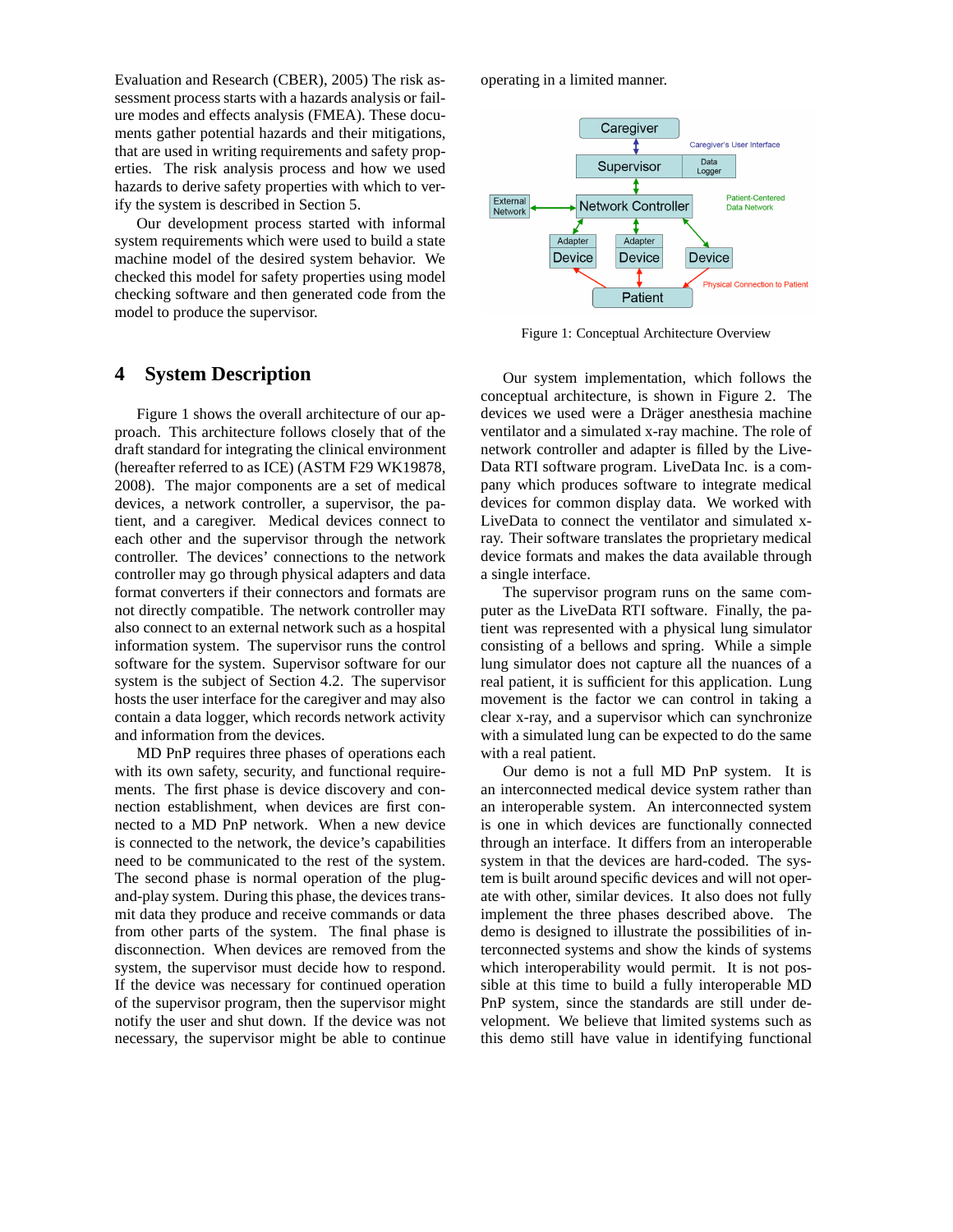and non-functional requirements for the standards in progress and illustrating the benefits of the interoperability work.



Figure 2: Overview of the System

#### **4.1 Hardware**

The system consists of three major hardware components. These are an anesthesia machine ventilator, an x-ray machine, and a supervisor computer. The ventilator breathes for the patient by pumping gas into their lungs and allowing them to exhale on their own. The x-ray machine takes radiographs, and the supervisor coordinates the actions of the other components. Each of these devices has its own physical interface and communication protocol, all of which are different. Medical devices are not generally developed with the intention of interconnection. Any external interfaces which are present are usually used for logging status information or debugging. There is presently little incentive for manufacturers to follow standards in building these interfaces, and few standards for them to follow. Thus, a wide range of interfaces are found on various devices.

A fourth component is the LiveData server, which translates formats between the other devices. The LiveData server communicates with the anesthesia machine ventilator using Dräger's MediBus protocol over a 9600 baud serial line, with the x-ray machine using the Modbus protocol over ethernet, and with the supervisor using SOAP on HTTP on TCP/IP over ethernet.

The x-ray machine is simulated using a PLC controller, a webcam, a small red light, and a pushbutton. The PLC allows the light to be turned on and off and the pushbutton's status to be read over ethernet. The webcam is a standard USB webcam which is controlled using proprietary software.

The supervisor computer, LiveData server, and PLC are connected with a standard ethernet switch. In our demo, the supervisor software and LiveData server were usually run on the same computer.

#### **4.2 Software**

The system's software is divided between the supervisor and the LiveData server. The supervisor controls the other devices in the system - it correlates information from the other devices and makes the decision when to trigger the x-ray. Supervisors in general are responsible for implementing the parts of the system which are specific to a particular clinical scenario. The supervisor checks to see whether the required devices are present, collects data from the various connected devices, and sends commands to the devices according to the particular scenario. For this demo, the supervisor gathers data from the ventilator and sends the signal to trigger an x-ray exposure.

The LiveData server receives SOAP requests from the supervisor and translates them into requests to individual devices in their proprietary formats, then takes the replies from the devices and formats them as SOAP responses.

The development of the supervisor software is described in more detail in Section 5.

#### **4.3 SOAP**

The SOAP interface is used for communication between the supervisor and the LiveData server. A typical SOAP transaction goes as follows:

- 1. the user requests the list of variables from the LiveData server
- 2. they use the generic *get* or *set* methods to do operations on those variables
- 3. the server receives the command, translates it to the Dräger MediBus protocol used for the ventilator, and sends the command along
- 4. the ventilator sends its response to the server, which translates it and passes the response to the user
- 5. the response is returned in an XML wrapper which contains typing information for the returned values

SOAP is a standard protocol for web services. We used it here primarily because it was supported by the LiveData program. It worked well enough for this application, which had relatively slow data rates and small amounts of data being passed, but it does have appreciable overhead. All queries and responses are passed as XML messages which need to be generated on the sending side and parsed when received.

Another issue was the latency of the SOAP server. Some of the latency is inherent in encoding and decoding XML messages and in passing the messages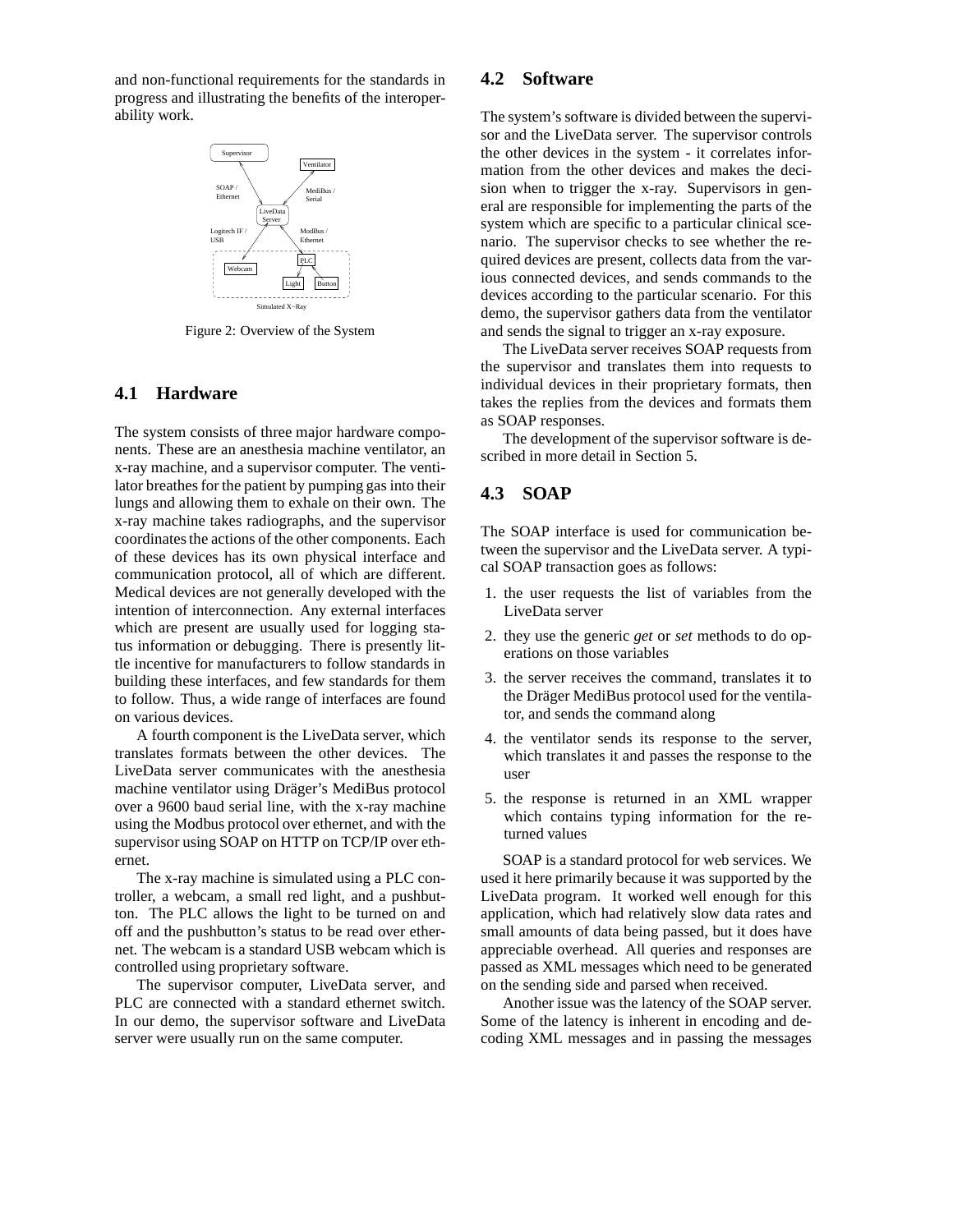through a translator instead of directly sending them from one device to another. Additional latency in our demo system resulted from a commonly used congestion control method. When many small packets are sent over a TCP/IP network, the data being sent is a small portion of the transmitted packet - most of the packet is taken up with headers. This can lead to the network becoming congested when small packets are sent quickly.

Nagle's algorithm (Nagle, 1984) is used to concatenate these small packets together to reduce overall network overhead at the expense of delayed message delivery. The data in many small packets can be bundled into one large packet, reducing the overhead but increasing the transmission time of the early packets. In this context, we had plenty of bandwidth and were much more concerned about the timely delivery of messages, so turning off this feature greatly reduced the latency of the SOAP server.

#### **4.4 Synchronization Algorithms**

The supervisor uses information from the ventilator to decide when to trigger the x-ray. The synchronization algorithm defines exactly how this decision is made. Figure 3 shows the respiratory cycle graphed as pressure over time. The pressure increases until the end of inspiration (at time *Tinsp* after start of breath), at which point it drops off quickly through expiration. There is usually a pause between the end of exhalation and the start of the next breath. For this case study, we want to support taking an x-ray when the 'lung' was not moving significantly. This occurs when the patient is relatively still at the peak of inspiration or between the end of expiration and the start of the next breath. An exposure is possible if the time the patient is still exceeds the time needed for the exposure plus the latency between triggering the x-ray and the actual exposure.



Figure 3: Respiratory Cycle

#### **4.4.1 Synchronization Method 1: Dead Reckoning**

The first method used to determine when to trigger the x-ray is simple dead reckoning using the time of last breath, time of inspiration, and frequency. The variables used for this method are shown in Figure 4. All times are in seconds.

| name          | description                               |
|---------------|-------------------------------------------|
| $T_{now}$     | current time                              |
| $T_{lb}$      | time of last breath                       |
| $T_{nb}$      | time of next breath                       |
| $T_{\delta}$  | a small offset time to accommodate jitter |
| $T_{trigger}$ | time to send trigger signal to the X-ray  |
| $T_{exp}$     | time of X-ray exposure                    |
| freq          | frequency, breaths / minute               |
|               | instantaneous flow rate                   |

Figure 4: Variables for dead reckoning

If we know the time of the start of the last breath and the frequency of breathing, then it is trivial to calculate the time of the start of the next breath.

$$
T_{nb} = T_{lb} + 60/freq
$$
 (1)

There is probably time to trigger the x-ray just before start of the next breath, as long as the patient has finished exhaling before the start of the next inhalation.

$$
T_{trig} = T_{nb} - T_{exp} - T_{delta} \tag{2}
$$

We can check whether the patient has actually finished exhaling by sampling the instantaneous flow rate just before the start of the next breath. If it is close to zero, then the patient is not inhaling or exhaling and is still enough to allow taking the x-ray.

- 1. Get values of the variables  $T_{now}$ ,  $T_{lb}$ , freq
- 2. Calculate *Ttrig*
- 3. Sleep for  $T_{trig} T_{now}$  seconds
- 4. Wake up and sample *f low*
- 5. If  $flow = 0$ , trigger X-ray else, start over

This method of synchronization makes many assumptions. The most critical assumption is that the respiratory frequency is not going to change between the last breath and the next one. If it does, or if the system setup changes in other ways, this method of synchronization will not work. The check of instantaneous flow rate should prevent the system from triggering the x-ray when the patient is moving, but the system may not be able to take an image in situations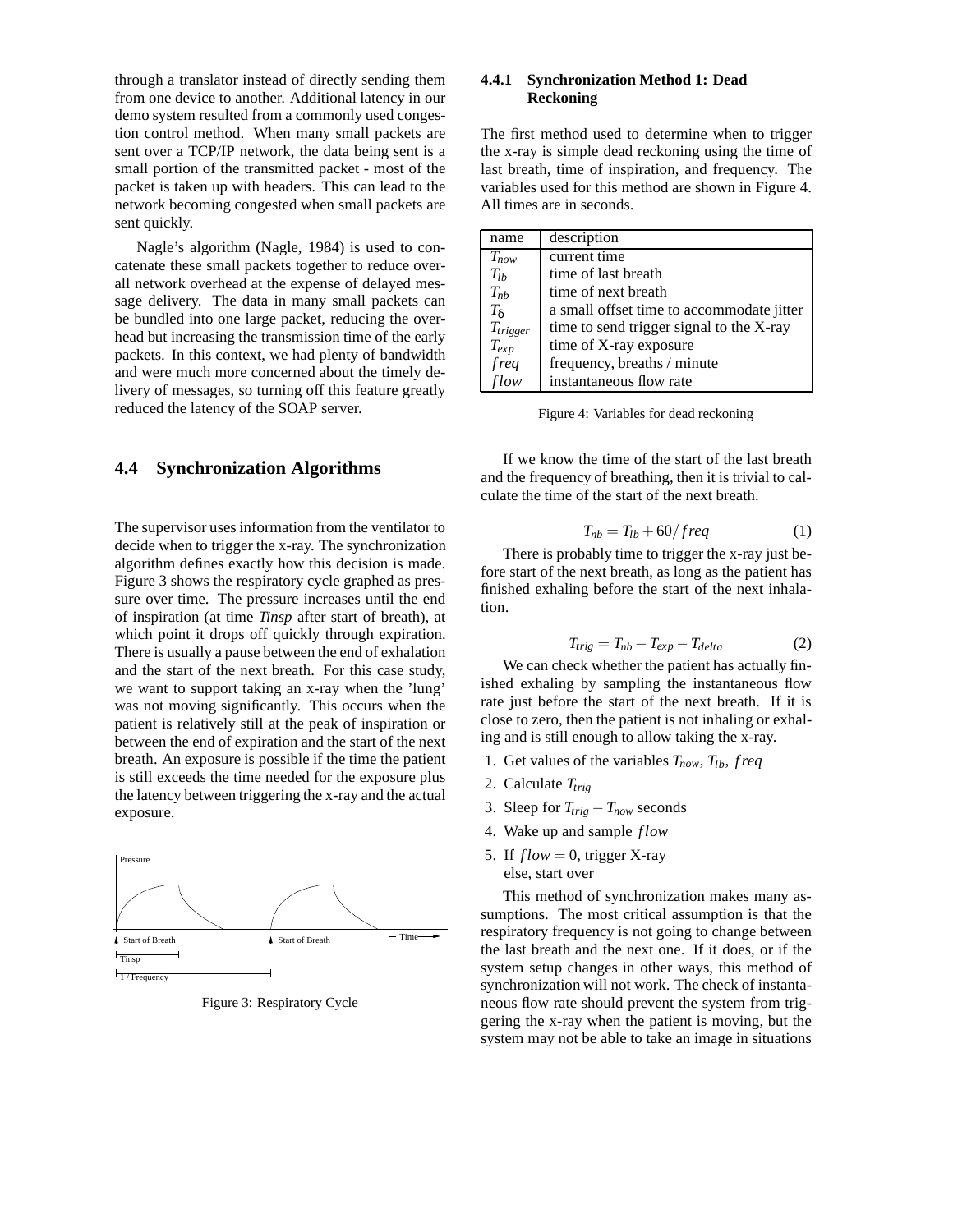where a different synchronization method would allow an exposure.

#### **4.4.2 Synchronization Method 2: Dynamic**

Another way to calculate the trigger time is to sample the real-time flow rate rapidly enough to build a picture of the flow graph. We experimented with two techniques for doing this. The variables used in the following descriptions are listed in Table 5.

| name          | description                     |
|---------------|---------------------------------|
| flow          | instantaneous flow rate         |
| $T_{flow}$    | time of last <i>flow</i> sample |
| $S_{current}$ | value of current flow sample    |
| $T_{current}$ | time of current flow sample     |
| $S_{last}$    | value of last flow sample       |
| $T_{last}$    | time of last flow sample        |
| slope         | calculated slope value          |
| Threshold     | slope threshold                 |
|               |                                 |

Figure 5: Variables for dynamic synchronization

We originally envisioned sampling at a high enough rate to be able to integrate the total flow volume by multiplying the sampled flow rate by the time interval of the samples. This would allow the supervisor to trigger the x-ray at the right time no matter what changes were made to the ventilator's programming or how the patient reacted. However, the ventilator was not able to provide samples at a high enough rate to enable this method to be used. The SOAP server and interface introduced additional latency and jitter into the samples, which further reduced their usefulness for this purpose.

Our second idea was to use the slope of the flow signal to find when inspiration is about to end. This meant taking two or more samples, calculating the rate of change of the flow rate between them, and triggering when this rate of change was low enough. The problem we ran into here is that the flow graph tails off very rapidly, making it unlikely that we would get even a pair of samples in the short time when the breath is about to end. The low sample rate made this problem worse.

- 1. prime *Slast*, *Tlast*, *Scurrent*, *Tcurrent* with two consecutive samples
- 2.  $S_{last} = S_{current}$
- 3.  $T_{last} = T_{current}$
- 4.  $S_{current} = flow$
- 5.  $T_{current} = T_{flow}$
- 6. *slope* =  $S_{current} S_{last}/T_{current} T_{last}$

7. if *slope* < *T hreshold* and *f low* is near 0, trigger x-ray

else loop back to 2.

In the end, we found that dynamic synchronization is possible only at relatively low respiratory rates - under 8 to 10 breaths per minute. The dead reckoning method functions at much higher rates, up to approximately 25 to 30 bpm depending on the other ventilator settings. The supervisor program for our demo checks the respiratory rate and chooses whether to use the dynamic or dead reckoning method accordingly.

#### **4.5 Alarms**

The system should not trigger the x-ray if the ventilator has active alarms. The ventilator will take care of displaying the alarm condition to the caregiver and sounding alarms, so the supervisor just has to detect that the ventilator has active alarms and not trigger the x-ray on that respiratory cycle. It does this by getting a summary of all active alarms and warnings from the ventilator. If the list of active alarms is not empty, then the supervisor will not trigger the x-ray. This technique is easy to implement and covers the most common situation where the alarm sounds sometime before the supervisor decides to trigger the x-ray. This is sufficient for the demo, but an implementation with a real x-ray machine and a real patient would have to take into account factors such as the alarm being raised after the supervisor checks the alarm status but before the exposure is made.

In the case where this happens, many conditions which would cause a ventilator alarm will not affect the synchronization algorithm. These include alarms like low gas levels, overpressure, some sensor failures, etc. Any alarm that does not indicate an unexpected change in ventilator settings will not stop the supervisor from being able to synchronize. Alarms for major mechanical malfunctions are very rare, but would indicate conditions where we would not want an exposure to be made - though any failure which stopped the ventilator from operating would mean that the patient's chest was not moving. The problem with taking an exposure during an alarm is not that the image would be blurred, but that the safety of any caregivers responding to the alarm could be compromised. Caregivers are also protected by the use of a 'dead man switch' that the x-ray technician holds during the exposure. If the switch is released, the xray will not be taken. The time interval where there was an active alarm and the exposure was being made would be a fraction of a second, but this should be taken into account in the risk management process.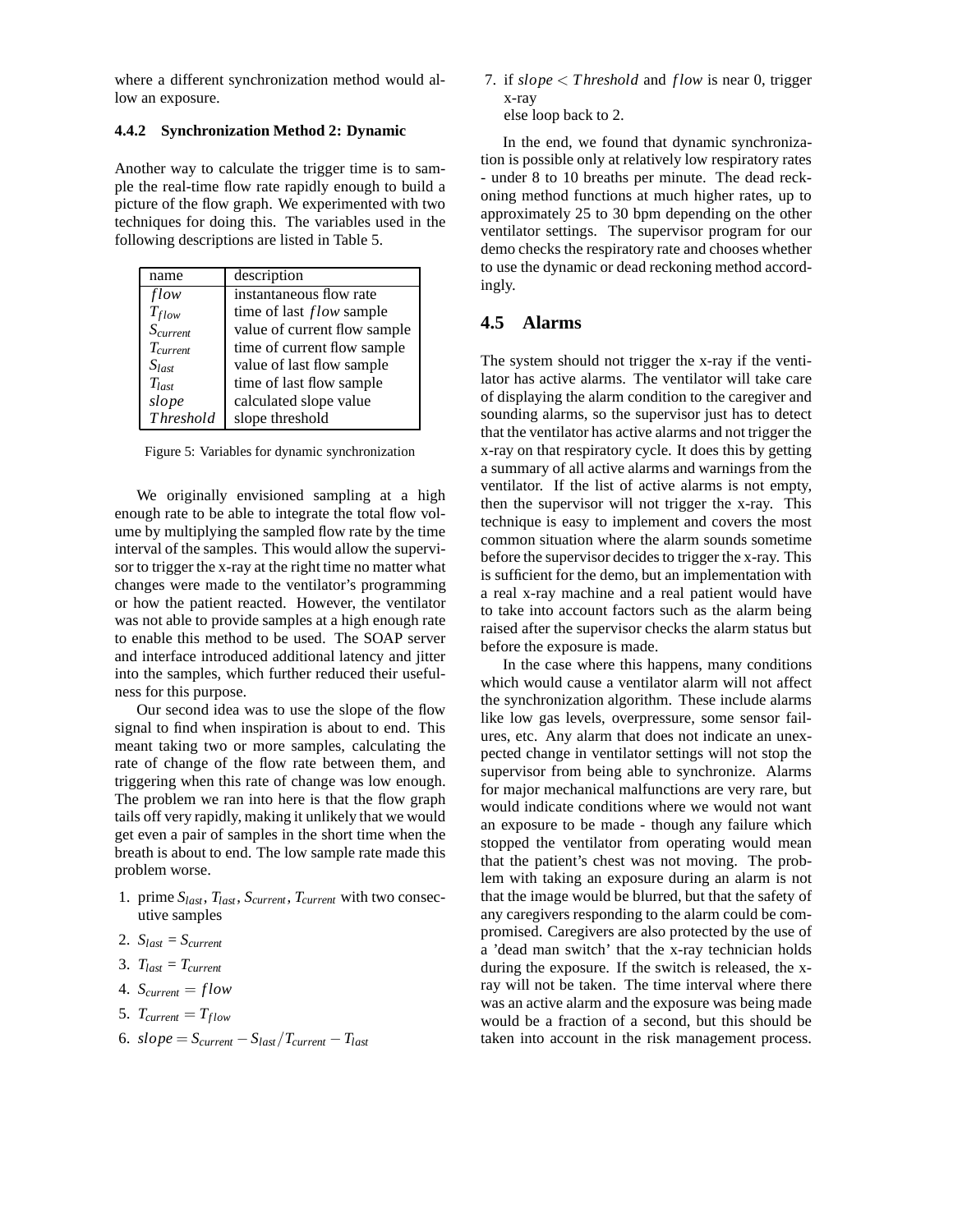Any system using a real x-ray machine would also need to take into account alarms from the x-ray, and any system using medical devices which are capable of pushing alarms rather than having them polled (as we did with this ventilator) would also need to consider possible race conditions between the alarm handling and synchronization parts of the supervisor.

## **5 Modeling, Verification, and Code Generation**

The software for the supervisor is the key element of the system. The supervisor is the new piece which facilitates communication between the other devices. As was described in Section 4.2, the supervisor's role in this demo is to gather data from the ventilator, decide when to trigger the x-ray, and send the signal to the x-ray machine at the correct time. The supervisor interacts with the caregiver to get input such as whether to make the exposure during inspiration or expiration and to provide the caregiver with status information and, ultimately, with the x-ray image.

The functioning of the supervisor program is critical to the safety of the system, so we devoted a significant amount of time and effort to ensuring its correctness.

The supervisor software development process started with gathering informal requirements. These requirements were collected during discussions with caregivers and biomedical engineers and included functional requirements such as "when the exposure is made, the red light on the x-ray box should light up" and safety requirements like "the caregiver's xray trigger button must be held down for the x-ray exposure to be made". These requirements were refined and expanded upon throughout the development process. For instance, when we started development we did not know that we would need a dead-reckoning synchronization algorithm in addition to the dynamic method and thus did not include any requirements about when the supervisor should use one or the other of these techniques.

A state machine model of the supervisor was built and then verified to meet essential safety properties. We used the model to generate Java code which then ran the demo. This development process is described in more detail in the following sections.

We began by modeling the supervisor program as an extended finite state machine (EFSM). This format was chosen because it is expressive enough to capture the behavior of the program and tools are available to automatically translate the EFSM specification into the input languages of a number of tools.

**Verification.** Once the system was modeled as a state machine, we used a tool to translate it into the input format for the model checker UPPAAL. The model checker was used to simulate the system, to test the system for general properties like deadlock, and to test more specific properties. These activities suggested changes to the EFSM specification, and the process went though several iterations. Eventually, we produced an EFSM specification which satisfied all the safety requirements.

The safety requirements for the system were gathered by talking with clinicians and working though an informal hazard analysis process. For a device intended for use with patients, this process would be much more thorough.

The primary hazard introduced by this system is triggering the x-ray at the wrong time. This could potentially endanger the x-ray technician or other clinicians. Triggering the x-ray when the patient is moving will result in a blurred x-ray and the need to take another exposure, meaning additional radiation exposure for the patient. Another hazard is that an image might not be taken even though it is possible. This is less significant, since the system will inform the clinician that the exposure was not possible and try again on the next breath. The exposure is delayed slightly, but this is a small cost compared to that of a failed exposure. The EFSM model of the system was checked for structural properties like deadlock (that the system can't get 'stuck') and for specific safety properties. These focused on when the x-ray is triggered, since this is the single safety-critical action the system takes. We checked that the trigger signal was sent only at the correct time (as described in the algorithms in 4.4.1 and 4.4.2) and that the system would not trigger unless the flow rate reported by the ventilator was near zero.

AG xray = exposing implies  $T_{now} = T_{nb} - Texp - T_{\delta}$ (3)

Formula 3 is used for checking the system when it is being used to make an exposure at the peak of expiration (the lung is empty) in dead reckoning mode. This specification is in linear temporal logic (LTL) and it says that whenever the x-ray machine is in a state where it is exposing  $(AG xray = expos$ ing) the current time must be the time of the next breath minus the exposure time minus a small offset  $(T_{now} = T_{nb} - T_{exp} - T_{\delta})$ . This means that if there is any possible way that the EFSM could have the xray in the state 'exposing' when it is not that time, the model checker will show it as a counterexample. Similar formulas are used for checking exposure times for inspiration.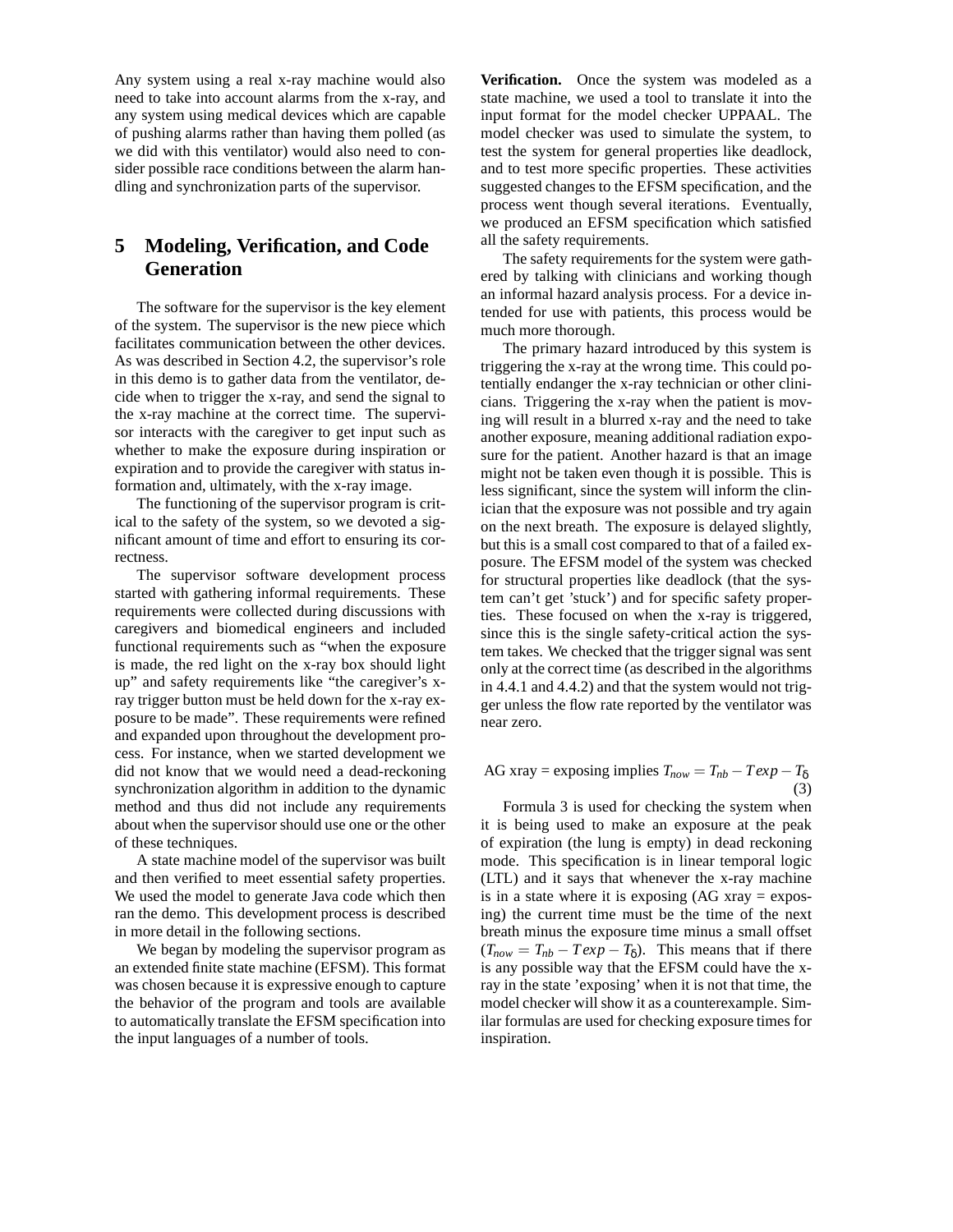AG xray=exposing implies *f low* <= *f low threshold*  $(4)$ 

Formula 4 states that when the x-ray is exposing, the instantaneous flow rate must be less than the flow threshold. This threshold is defined to be low enough that the lung will not be moving enough to blur the image, but also high enough to allow an exposure when there are very small movements.

**Implementation Generation.** The final EFSM specification was used to automatically generate Java code which was used in the demo implementation. The demo includes a handwritten GUI frontend which is the user interface and the supervisor application, which is largely generated code. The generated code interacts with some handwritten functions which perform low-level actions. For instance, the model simply uses values like *f low*, while the generated code replaces references to such variables with calls to handwritten library functions which actually provide the values.

**Demo.** The demo starts with a screen describing the clinical use case. This is followed by giving the user a choice of taking an image at the peak of inspiration (when the lungs are full) or the peak of expiration (when the lungs are empty). The user is asked to confirm their choice and taken to a screen describing the image-taking process. The user is asked to play the role of an x-ray technician and to pick up a physical button which they will hold while the exposure is made. In a non-synchronized x-ray, this button would trigger the x-ray directly. In our system, the button is held down to give the system permission to make the exposure. The clinician holds the button for several seconds while the system waits for the lung to reach the proper phase of respiration and the system checks to make sure the button is held before taking an image. If the clinician decides that it is not safe to make an exposure (e.g., if someone walks into the room), they can simply release the button and no exposure will occur. This allows us to keep a human in the loop as an additional safety precaution. Assuming the button is held down, when the lung reaches the proper phase the exposure is made and the webcam image is displayed on the screen.

The system consisted of many components from a variety of sources, written in several languages. The main difficulty in implementing the demo was integrating these diverse components into a single, functional system. As was described in Section 4, the system was tied together using LiveData and SOAP.

While there were significant disadvantages to this approach (especially in terms of latency), we were successful in making a working demo. This demo was shown at the CIMIT Innovation Congress and as a Scientific Exhibit at the American Society of Anesthesiologists annual meeting and presented at the High Confidence Medical Devices, Software and Systems and Medical Device Plug-and-Play Interoperability workshop (Arney et al., 2007).

## **6 Conclusion**

We successfully built a system which was able to synchronize the ventilator with a simulated x-ray machine, demonstrating that the approach is feasible. In the process, we learned lessons for building more general systems. These include the importance of recognizing the limitations of device interfaces in the supervisor algorithm design and the need to have supervisors which can respond to the changing settings of the devices. We had two synchronization algorithms, one which was more accurate but only usable at low breath rates and a less accurate but faster algorithm for high breath rates. We used formal methods in the development of the supervisor and have presented a methodology for ensuring that the integrated device systems meet their specified safety properties.

This work started with an unfortunate use case, resulting from the lack of a respiratory pause feature on the ventilator and the ventilator's inability to synchronize with the x-ray machine. The exposure that our demos brought to this problem has led to a proposed change to the international anesthesia workstation standard. Hopefully in the future such changes and the introduction of safe, inter-connected systems will help to improve patient safety.

## **ACKNOWLEDGEMENTS**

We would like to thank the following people who were involved in creating the x-ray ventilator synchronization demo. Without their contributions, this work would not have been possible.

Steve Boutrus, Tufts Medical School Philippe Cortes, Compiegne Univ. of Technology,

France Jennifer Jackson, BWH Biomedical Engineering

Shankar Krishnan, MGH Biomedical Engineering Ersel Llukacej, LiveData, Inc.

Heidi Perry, Draper Laboratory

Tracy Rausch, DocBox, Inc.

Jeff Robbins, LiveData Inc.